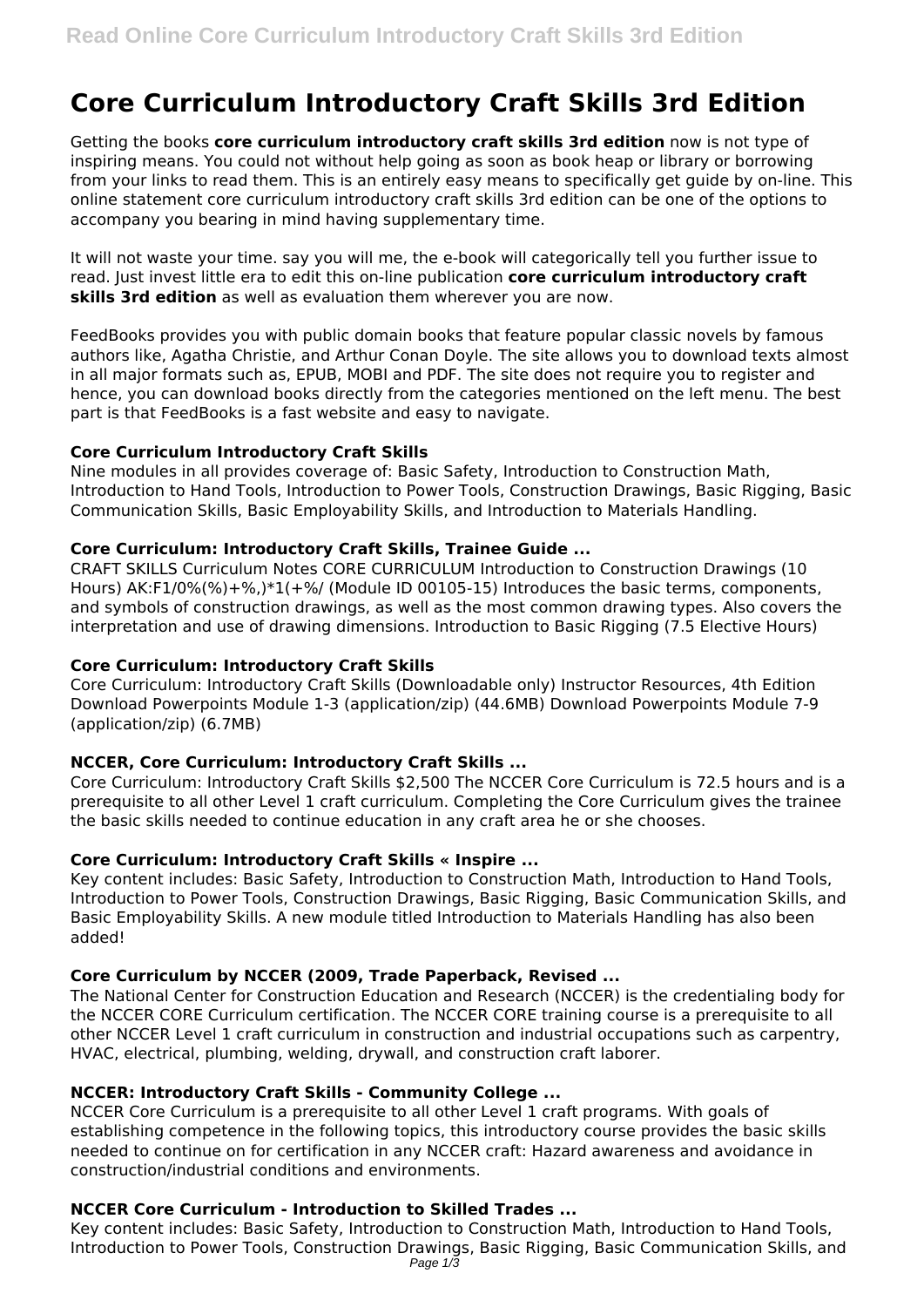Basic Employability Skills.

# **NCCER, Core Curriculum Trainee Guide, 5th Edition | Pearson**

CORE V2 ICS00\_02 October 2013 Focus Statement This assessment covers all of the competencies and objectives of NCCER's Core Curriculum: Introductory Craft Skills. Overview • Two-hour closedbook examination • May use a basic function, non-printing calculator • No extra papers, books, notes or study materials are allowed ...

## **National Craft Assessment and Certification Program S P E ...**

Start studying Introductory craft skills module 8. Learn vocabulary, terms, and more with flashcards, games, and other study tools.

## **Introductory craft skills module 8 Flashcards | Quizlet**

Key content includes: Basic Safety, Introduction to Construction Math, Introduction to Hand Tools, Introduction to Power Tools, Construction Drawings, Basic Rigging, Basic Communication Skills, and Basic Employability Skills.

## **Core Curriculum Trainee Guide (5th Edition): NCCER ...**

Key content includes: Basic Safety, Introduction to Construction Math, Introduction to Hand Tools, Introduction to Power Tools, Construction Drawings, Basic Rigging, Basic Communication Skills, and Basic Employability Skills. A new module titled Introduction to Materials Handling has also been added!

#### **NCCER Bookstore: Core Curriculum Trainee Guide, 5th Edition**

CRAFT SKILLS Curriculum Notes CORE CURRICULUM Introduction to Hand Tools (10 Hours) Trainee \$20 ISBN 978-0-13-412937-2 Instructor \$20 ISBN 978-0-13-412886-3 (Module ID 00103-15) Introduces common hand tools used in a variety of construction crafts. Identifies tools and how to safely use them. Also presents proper hand tool maintenance. Introduction to Power Tools (10 Hours)

## **Core Curriculum: Introductory Craft Skills**

Core Curriculum: Introductory Craft Skills introductory craft skills Curriculum Notes Core CurriCulum Basic Rigging (15 Elective Hours) Trainee \$19 ISBN 978-0-13-609916-1 Instructor \$19Instructor Guide(s) listed above. The following ISBN and pricing ISBN 978-0-13-609927-7 (Module ID 00106-09) Explains how to safely move material

## **Core Curriculum: Introductory Craft Skills**

Core Curriculum: Introductory Craft Skills Telephone and e-mail communication skills are also covered Basic Employability Skills (75 Hours) Trainee \$19 ISBN 978-0-13-609919-2 Instructor \$19ISBN 978-0-13-609922-2 ISBN 978-0-13-609929-1 (Module ID 00108-09) Identifies the roles

## **[Books] Welding Skills Fourth Edition Workbook Answers**

CORE, Core Curriculum Introductory Craft Skills, is a prerequisite for all trade/apprenticeship classes and is designed to provide students with basic knowledge and skills required in the construction trades.

## **CORE 2.0: Core Curriculum Introductory Craft Skills**

Introductory Craft Skills The NCCER Core Curriculum is 72.5 hours and is a prerequisite to all other Level 1 craft curriculum. Completing the Core Curriculum gives the trainee the basic skills...

#### **Inspire Cayman Training**

Core Curriculum: Introductory Craft Skills Trainee \$19 Instructor \$19 ISBN ISBN 978-0-13412902-0 Enhance your construction training with these great supplemental Core Companions. The following tiths ore on excellent resource for your existing program. They con be used on a stand-alone basis or in combination with the Core Curriculum.

## **ALSDE Home**

Activities and Societies: Certifications include Curriculum Performance Evaluator (Core Curriculum), Craft Instructor (Core Curriculum), Curriculum Performance Evaluator (Core curriculum ...